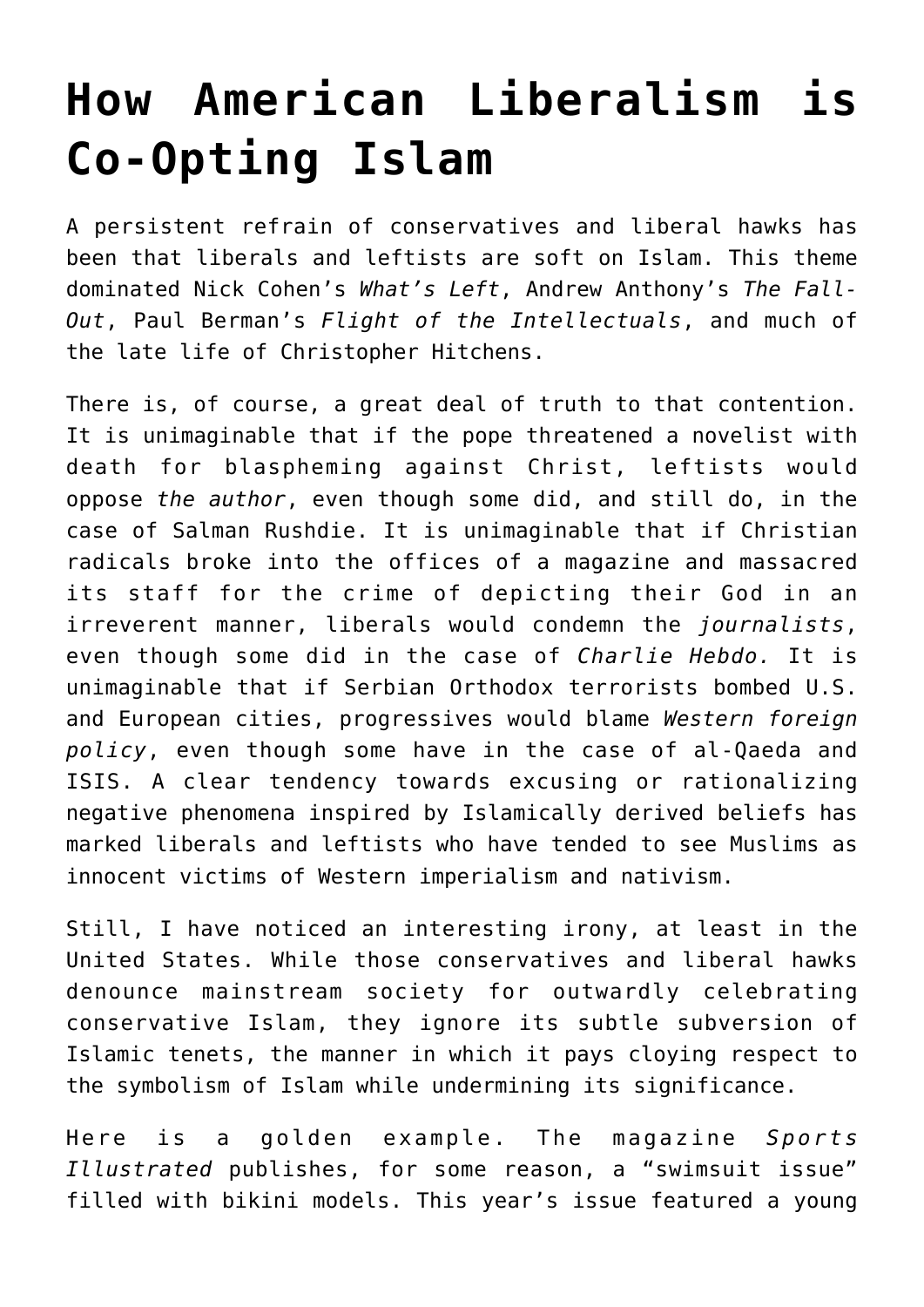Muslim model in a "burkini," which ensured that both her body and her hair were covered. Reaction was hostile from some quarters. The conservative Christian Matt Walsh [decried](https://www.dailywire.com/news/46579/walsh-it-incoherent-and-hypocritical-left-wing-matt-walsh) progressive hypocrisy, writing:

*…this is the maneuver leftists have pulled, heaping unabated scorn on conservative Christians, sneering at their modesty and condemning their adherence to traditional gender roles, even while saluting the hijab as a symbol of self-expression and personal liberation….*

Yet this "salute" was superficial at best. While the model might have covered up, she was still lazing in the surf, her hands behind her head, as her swimsuit hugged her contours. To be clear, I am not proposing that there was any intent on the part of *Sports Illustrated* – and still less on the part of the model – to subvert the traditional significance of Islamic dress. But it still seems obvious that drawing attention to womanly curves undercuts the intended modesty of the hijab.

The accidental subversive genius of American liberalism has been in presenting the hijab not as a symbol of faith but as a symbol of choice. Right-wing critics resent this because, of course, the hijab is often imposed on people rather than being chosen. By encouraging Muslims to defend traditional dress on the grounds of *choice*, though, liberals and leftists have encouraged them to internalize individualistic standards. The hijab becomes less of a religious symbol, virtuously accepted according to God's will, than an aspect of one's personal identity, which one is free to shape and exhibit according to one's wishes.

This is why the *New York Times* was able publish a column called "[How to be a Hoejabi.](https://www.nytimes.com/2018/06/29/opinion/sunday/hoejabi-hijabi-muslim-culture.html)" This peculiar article, from 2018, by a young Muslim woman, argued:

*…the term "hoejabi" (not my coinage) refers to women who see themselves at the crossroads of being "hoes" and "hijabis."*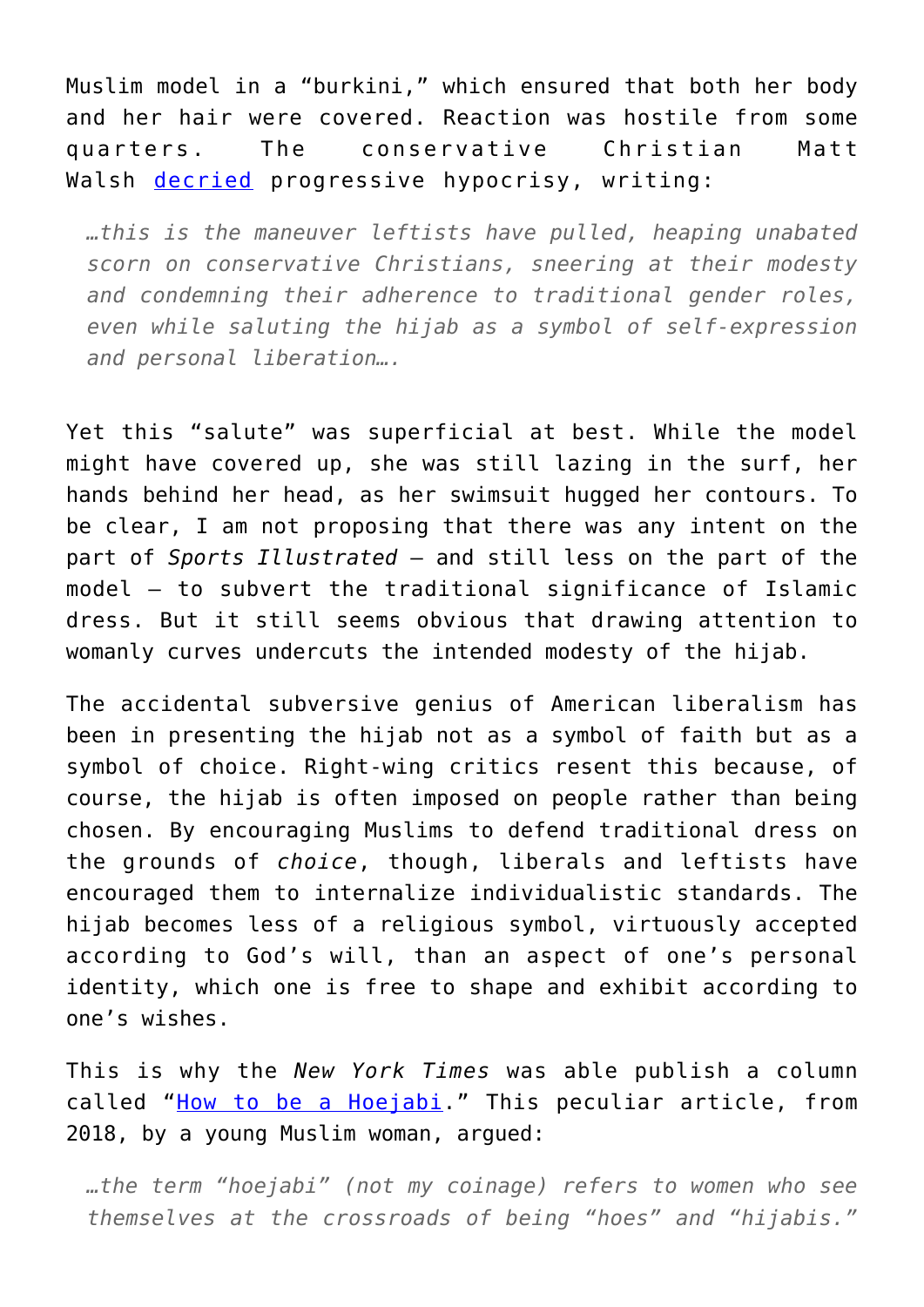*But deeper than that, it mocks all of the negative implications that come with "hoe," all of the negative implications that come with "hijabi," and all of the ways that people who are not us try to define our sexualities for us.*

Of course, the idea that the individual has the sovereign right to define their sexuality is more religiously progressive than the act of wearing a headscarf is religiously conservative.

The news presenter Noor Tagoudi's 2016 *Playboy* interview was another interesting case. *Playboy*, of course, is a lot more famous for featuring women with naked breasts than veiled hair, but Tagoudi's message was far less out of place than one might have imagined. She [praised](https://www.playboy.com/read/renegades-noor-tagouri) the variety of individual fulfillment rather than any kind of religious norm: *live your life as your truest self and encourage others to do the same!*

One need not homogenize diverse forms of Islamic belief to suggest that this kind of relativism is very new and very American. A Muslim hijabi and an atheist drag queen – what is the difference so long as they are living life as their truest selves?

This concern for individual choice and the individual identity is extended to others. [More](https://www.google.com/amp/s/www.newsweek.com/muslim-white-evangelical-gay-marriage-907627%3famp=1) American Muslims support gay marriage than American Christians. Ilhan Omar, who some conservatives comically believe is some kind of radical Salafi, [took a stand](https://theminnesotasun.com/2019/02/07/ilhan-omar-asks-keith-ellison-to-investigative-unscientific-ban-of-trans-woman-from-powerlifting-competition/) this year on behalf of transgendered competitors in sports. Granted, American Muslims are bound to be more liberal than European Muslims because they tend to have originated from the educated middle classes, but America's power as an engine of secularization remains incredible to behold.

It might sound outrageously presumptuous to say these things of a faith that is not my own but Muslims have said them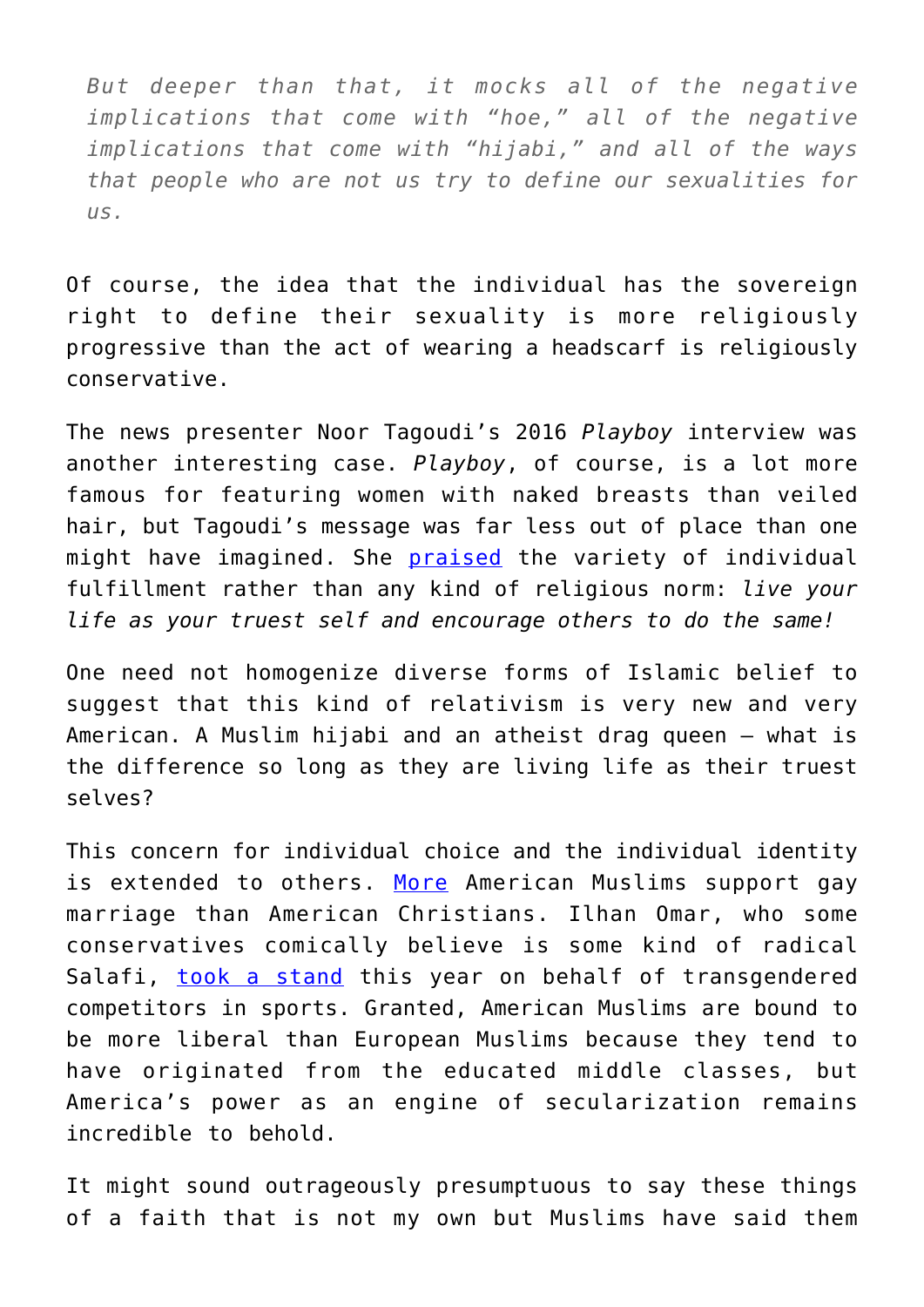## before. In her essay on "Hijab Culture in the American Muslim Context," Butheina Hamdah [wrote](https://etd.ohiolink.edu/pg_10?0::NO:10:P10_ACCESSION_NUM:toledo151335793140375):

*It seems that for the hijab to comfortably sit within the public square and in order to "qualify" for inclusion in the sphere of what constitutes grounds for public reason, it has to be secularized and represent something other than its essential meaning.*

## She continued:

*Perhaps this is what distinguishes American secularliberalism from European secularism, particularly French secularism/laïcité: rather than a ban on certain forms of hijab in the public sphere, what occurs is a recalibration of its meaning to align with public consensus in the US – through individual autonomy or 'right to self-expression.'*

This cultural "recalibration" could turn out to be a far more powerful liberalizing force than state intervention. Repression, real or imagined, tends to unify people around that which is or appears to be being repressed. Absorbing it into the mainstream, though, leaves little to unite around.

As someone who has criticized dogmatic, totalistic forms of Islam, it might seem unfair for me to spin around and say that these liberal manifestations of the faith are somehow areligious (by which I do not mean the individuals themselves, whose hearts I have no window into, but their public practice.) Am I promoting an Islamified "no true Scotsman" fallacy?

Yet Muslims are not alone in being subjected to this tendency. American liberal capitalism has a unique ability to individualize and materialize all structures of belief that claim to have objective transcendent meaning. Nowhere else could the "prosperity gospel" of Joel Osteen or the hyper